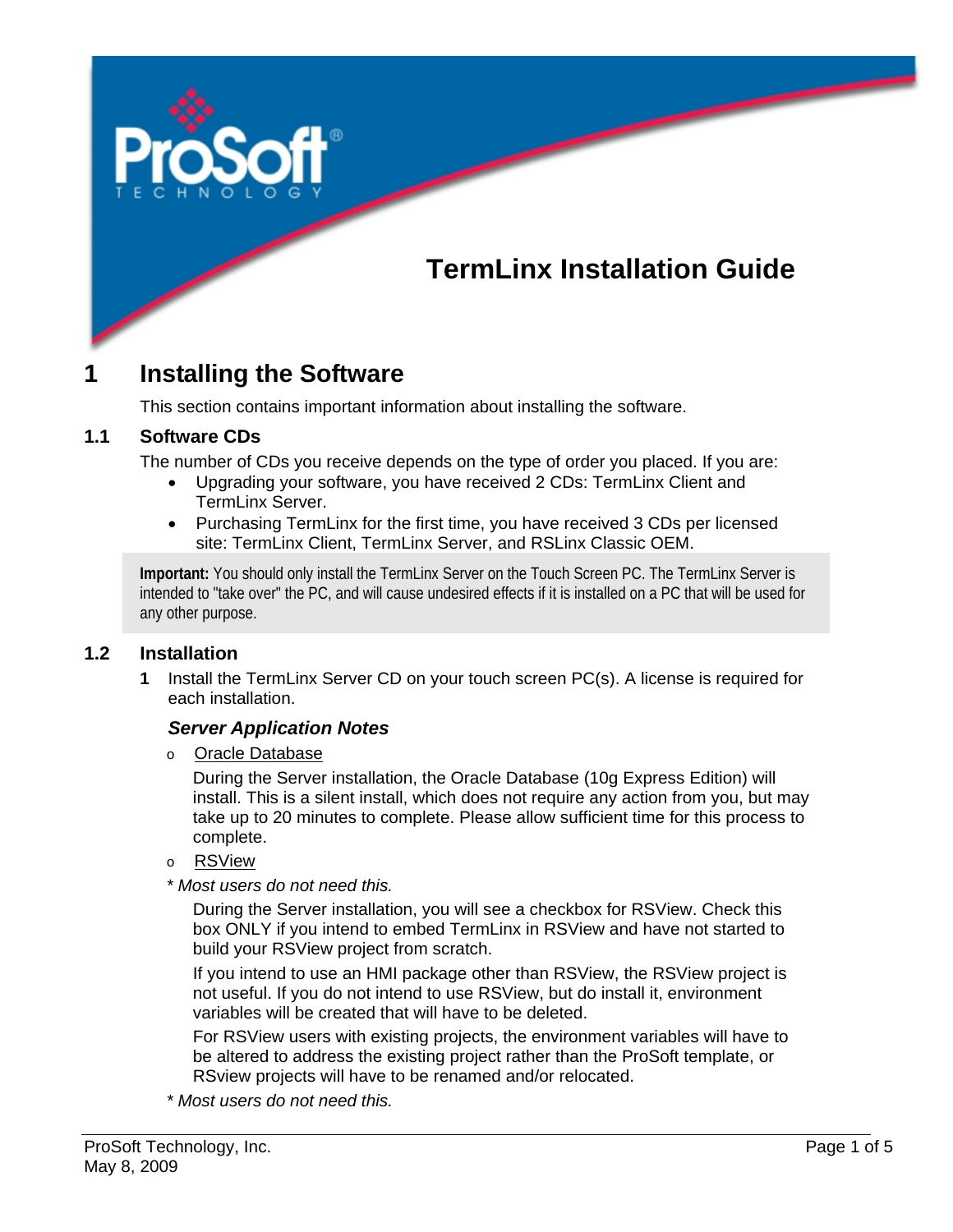**Note:** If you install this feature and leave it unaltered, you must also install (separately) the RSView runtime with proper activation, or TermLinx Server will not run.

### *Using TermLinx within an HMI*

The TermLinx Server startup command file can be found in C:\TermLinx\Programs. Open the file in a text editor to read it and learn how to set up the environment so that TermLinx can run as an ActiveX component of any HMI project. The two text files "VBA\_Main.txt" and "VBA\_Ovrw.txt" (which can be found in C:\TermLinx\Doc) are VBA scripts for interfacing embedded TermLinx to its containing HMI application that can be dropped directly into your HMI project.

- **2** Install the RSLinx CD on the host machine after the TermLinx Server CD.
- **3** The TermLinx Client CD is to be installed on PCs used by your System Integrator, Configurator, or others who will be using the TermLinx Configuration or Database Managers.

**Important:** After the install is complete, reboot your machine.

**4** Next, make sure the Windows Firewall is Off on both the TermLinx Server and the computer on which you've just installed the TermLinx Client CD.

## *Turning off the Windows Firewall*

- 1. Start / Settings / Control Panel / Network Connections
- 2. On the left, choose "Change Windows Firewall settings"
- 3. In the General tab, make sure "Off" is selected
- **5** On the computer where you've installed the TermLinx Client CD, you need to setup the ODBC connection to the TermLinx Server. You will need to know the IP address of the TermLinx Server, and be able to successfully ping to it.

### *Create an ODBC Connection*

- 1. Start / Settings / Control Panel / Administrative Tools / Data Sources (ODBC)
- 2. In the System DSN tab, click Add
- 3. Highlight "Oracle in XE" and click Finish
- 4. Enter into the first 3 fields:
	- a. Data Source Name = TermLinx
	- b. Description = TermLinx Truck Terminal Automation
	- c. TNS Service Name = //<TermLinx Server's IP address>
- 5. Click Test Connection
	- a. User Name = termlinx\_mgr
	- b. Password = termlinx mgr
- 6. You should get a "Connection successful" message.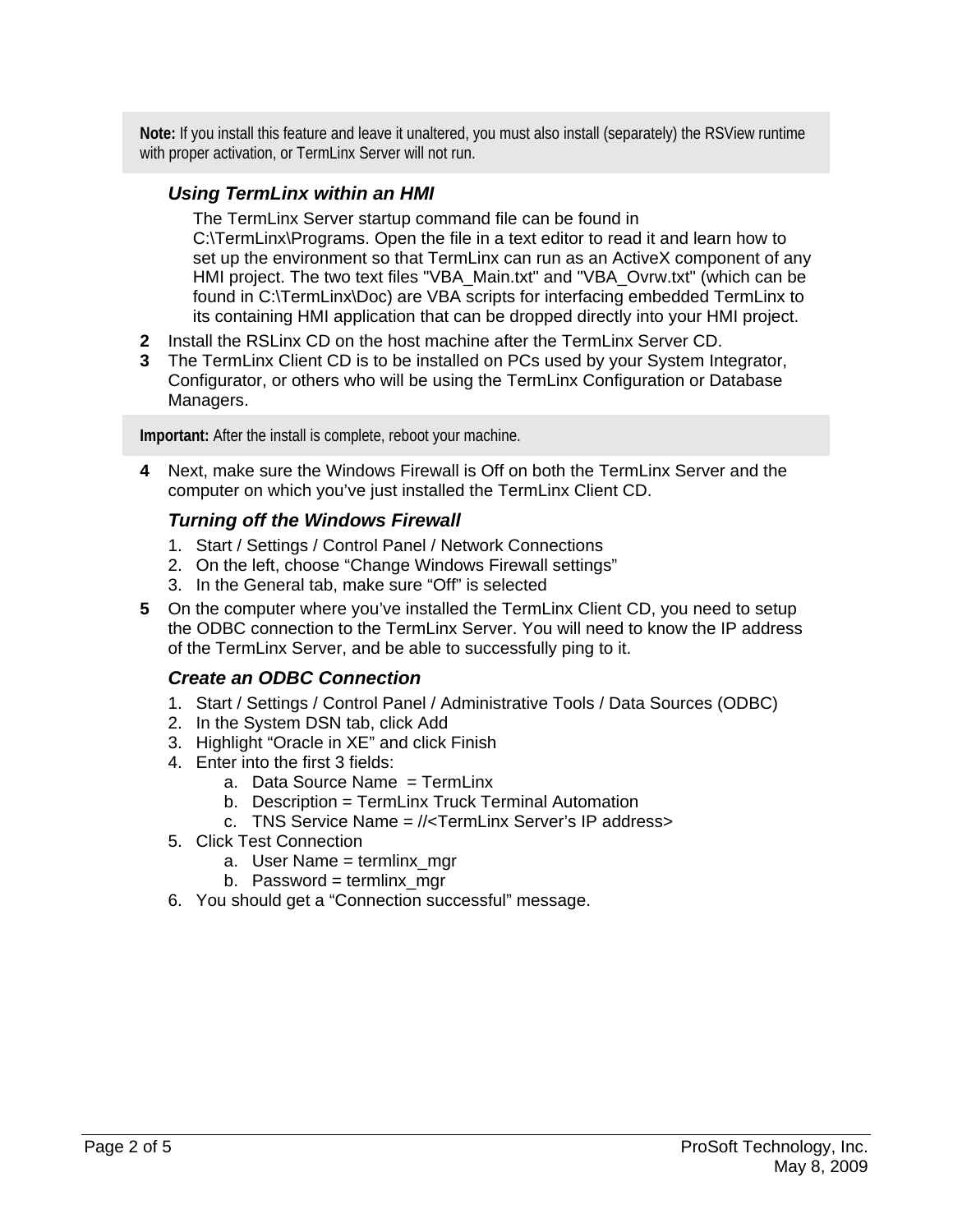# **2 Pre Production**

This section contains important information about configuring and setting up your software. Please refer to the TermLinx Configuration Manager Manual or the TermLinx Database Manager Manual for more detailed information.

### **2.1 Network Setup**

- **1** Enter the machine name in UPPER CASE.
- **2** Use TweakUI to configure the machine to login automatically to the Domain or Workgroup: <Programs> <Powertoys for Windows XP> <TweakUI>:

| <b>Tweak UI</b>                                                                                                                                                                                                                                                                                                                            | ? x                                                                                                                                                                                                                                                                                                                                                                                                                                                                                                                                      |
|--------------------------------------------------------------------------------------------------------------------------------------------------------------------------------------------------------------------------------------------------------------------------------------------------------------------------------------------|------------------------------------------------------------------------------------------------------------------------------------------------------------------------------------------------------------------------------------------------------------------------------------------------------------------------------------------------------------------------------------------------------------------------------------------------------------------------------------------------------------------------------------------|
| ⊡⊹About<br>Fi-General<br>Fi-Mouse<br><b>Explorer</b><br><b>E</b> Common Dialogs<br>Fill-Taskbar and Start menu<br><b>E</b> -Desktop<br><b>Fi-My Computer</b><br>Control Panel<br>- Templates<br><b>E</b> Internet Explorer<br>Command Prompt<br>⊟-Logon<br>- Autologon<br>- Settings<br>Screen Saver<br>- Access Control<br><b>Exepair</b> | □ Log on automatically at system startup<br>Administrator<br>User name:<br>(enter Domain or Machine name here)<br>Domain:<br>Set Password<br>Description<br>In the "Domain" text box, type the domain that should be<br>used by the automatic logon facility.<br>If your machine is not joined to a domain, use the computer's<br>name.<br>$\vert x \vert$<br><b>Set Autologon Password</b><br>Enter the password to be used by autologon.<br>Type password:<br>Confirm password:<br>Cancel<br><b>OK</b><br>Cancel<br><b>OK</b><br>Apply |

- User "Administrator"
- Password "termlinx"
- **3** In TweakUI, verify that the General > Focus setting "Prevent applications from stealing focus" is unselected (unchecked). This configuration item is set automatically during installation, however if you log into the machine with a different username during configuration, you should verify that the setting is still disabled.
- **4** Set up display options: <Settings><Control Panel>"Display"
	- Screen resolution 800x600 (SVGA)
	- "Screen saver" tab, select "none", then click "Power" button.
	- "Power schemes" tab, choose "Presentation" (so both monitor and hard disks never turn off)
	- "Apply" all and exit
- **5** TermLinx must have at least Read and Write access to all contents of C:\TermLinx\Instance.
- **6** Turn off Automatic Updates: <Settings><Control Panel>"Automatic Updates"
- **7** Reboot the PC and enter Setup mode, and make sure that the PC is configured to turn on automatically after a power interruption.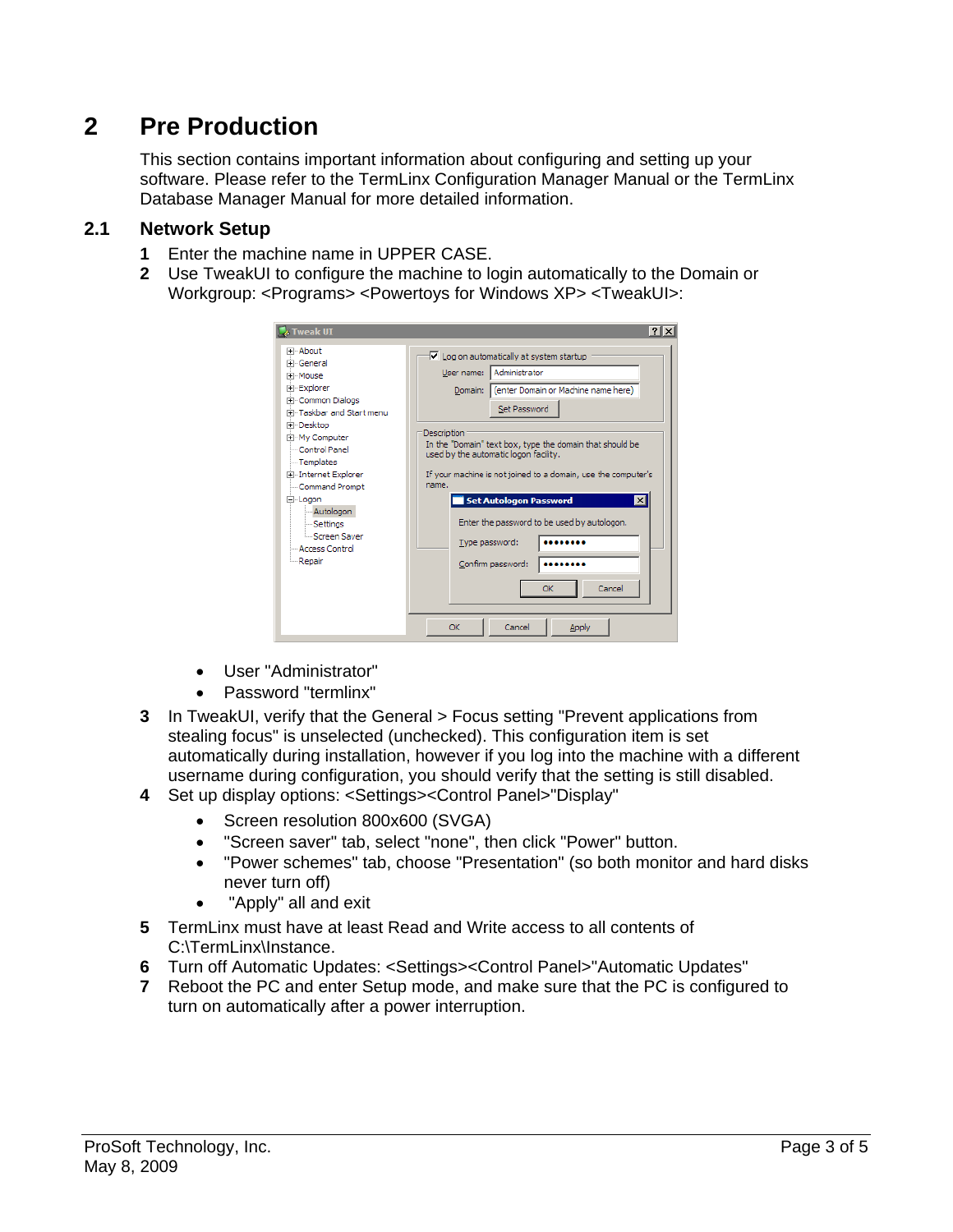### **2.2 Enable Remote Access to the Host Computer**

Most deployments will require some form of secure remote access by their corporate head office to the host computer. You may also need to grant remote access to ProSoft Technical Support for assistance with troubleshooting. PC Anywhere, Remote Desktop and VNC are three common methods; use the one that is recommended by your Information Technology department.

#### **2.3 Set up the PLC**

**Warning:** Do not run TermLinx while setting up the PLC. If you do, the key for RSLinx may be lost.

#### **2.4 Sample Database**

A sample configuration and sample database (with the site ID "ProSoft") are installed automatically. However, you must use TermLinx Configuration Manager to create your own site in order for your product to work correctly. Refer to the Configuration Manager and Database Manager manuals for details about setting up a Site and creating the database.

**Tip:** After setting up a new site in the DBM Site table, you can move between the sample site and your site by going to Administration>Site Selection and choosing a Site ID.

#### **2.5 Set up the Document Printer(s)**

Set up one or more printers as you would for any Windows machine.

All printers must be connected to local parallel or USB ports; **network printing by TermLinx is not available**.

If you are performing both lifting and dumping, and you do not have separate preprinted forms for those, you may print both BOLs and BOUs on the same printer using a single port.

The Transaction Log printer must be a line printer, not a page printer, TermLinx will send it raw ASCII text. Please configure accordingly.

#### **2.6 Change Login**

For security purposes, change the Emergency GUI Login from the default User ID 1, Password 1. If your system contains a SuperTrucker driver ID, disable it by setting the values to 0.

The script file CREATUSR.SQL of the TermLinx database schema defines the roles and several typical User IDs. Comments in that file outline the purpose of each role. You can create, delete or change any User ID except for the schema owner.

The following User IDs must be configured to TermLinx in the TermLinx Configuration Manager for TermLinx to run successfully:

- user TERMLINX\_KRN of role TERMLINX\_SRVR
- user TERMLINX\_MGR of role TERMLINX\_USER.

Refer to the TermLinx Configuration Manager Manual for more information on how to manage User IDs.